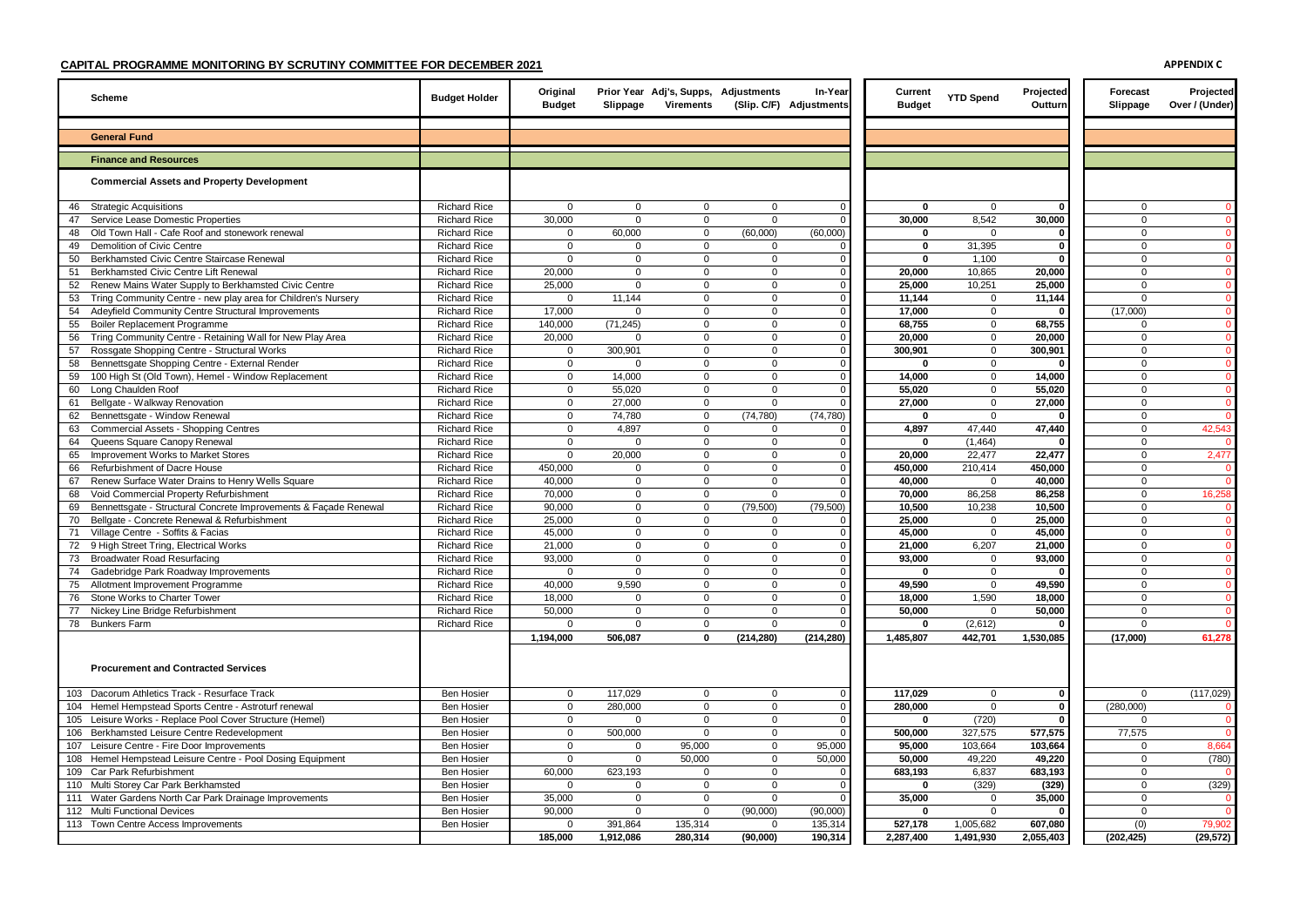| Scheme                                                                                                                 | <b>Budget Holder</b>           | Original<br><b>Budget</b>   | Slippage                    | Prior Year Adj's, Supps, Adjustments<br>Virements |                            | In-Year<br>(Slip. C/F) Adjustments | Current<br><b>Budget</b> | <b>YTD Spend</b> | Projected<br>Outturn | Forecast<br>Slippage       | Projected<br>Over / (Under)    |
|------------------------------------------------------------------------------------------------------------------------|--------------------------------|-----------------------------|-----------------------------|---------------------------------------------------|----------------------------|------------------------------------|--------------------------|------------------|----------------------|----------------------------|--------------------------------|
| <b>Finance and Resources (continued)</b>                                                                               |                                |                             |                             |                                                   |                            |                                    |                          |                  |                      |                            |                                |
| Information, Communication and Technology                                                                              |                                |                             |                             |                                                   |                            |                                    |                          |                  |                      |                            |                                |
| 120 Rolling Programme - Hardware                                                                                       | Ben Trueman                    | 75,000                      | $\overline{0}$              | 0                                                 | $\mathbf 0$                | $\Omega$                           | 75,000                   | 98,214           | 140,642              | $\mathbf 0$                | 65,642                         |
| 121 Software Licences - Right of Use                                                                                   | Ben Trueman                    | 40,000                      | 29,850                      | $\mathbf 0$                                       | $\mathbf 0$                | $\Omega$                           | 69,850                   | 26,000           | 69,850               | $\mathbf{0}$               | $\Omega$                       |
| 122 Website Development                                                                                                | Ben Trueman                    | $\mathbf 0$                 | $\mathbf 0$                 | 0                                                 | $\mathbf 0$                | $\Omega$                           | 0                        | 82               | 0                    | 0                          | $\mathbf{0}$                   |
| 123 Future vision of CRM                                                                                               | Ben Trueman                    | (25,000)                    | 123,600                     | $\mathsf 0$                                       | $\overline{0}$             | $\Omega$                           | 98,600                   | 0                | 0                    | (98,600)                   | $\mathbf{0}$                   |
|                                                                                                                        |                                | 90,000                      | 153,450                     | $\mathbf 0$                                       | 0                          | $\Omega$                           | 243,450                  | 124,296          | 210,492              | (98, 600)                  | 65,642                         |
| Finance & Governance Management                                                                                        |                                |                             |                             |                                                   |                            |                                    |                          |                  |                      |                            |                                |
| 91 Civic Zone Regeneration Upgrade (DevCo)                                                                             | Robin Barton                   | $\mathbf 0$                 | $\mathbf 0$                 | $\mathbf 0$                                       | $\mathbf 0$                | $\Omega$                           | 0                        | (1, 514)         | 71,000               | $\Omega$                   | 71,000                         |
|                                                                                                                        |                                | $\mathbf 0$                 | $\Omega$                    | $\mathbf{0}$                                      | $\mathbf 0$                | $\bf{0}$                           | $\bf{0}$                 | (1,514)          | 71,000               | $\mathbf 0$                | 71.000                         |
| <b>Legal and Corporate Services</b><br>128 Audio-visual Improvement Works at The Forum                                 | <b>Mark Brookes</b>            | $\mathbf 0$<br>$\mathbf{0}$ | $\mathbf 0$<br>$\mathbf{0}$ | $\mathbf 0$<br>$\mathbf 0$                        | 0<br>$\mathbf 0$           | $\mathbf{0}$<br>$\mathbf 0$        | 0<br>$\mathbf{0}$        | 42,512<br>42,512 | 0<br>$\mathbf 0$     | $\mathbf 0$<br>$\mathbf 0$ | $\mathbf{0}$<br>$\mathbf{0}$   |
|                                                                                                                        |                                |                             |                             |                                                   |                            |                                    |                          |                  |                      |                            |                                |
| <b>Totals: Finance and Resources</b>                                                                                   |                                | 1,469,000                   | 2,571,623                   | 280,314                                           | (304, 280)                 | (23,966)                           | 4,016,657                | 2,099,925        | 3,866,980            | (318, 025)                 | 168,348                        |
|                                                                                                                        |                                |                             |                             |                                                   |                            |                                    |                          |                  |                      |                            |                                |
| <b>Housing and Community</b>                                                                                           |                                |                             |                             |                                                   |                            |                                    |                          |                  |                      |                            |                                |
| <b>Communities</b>                                                                                                     |                                |                             |                             |                                                   |                            |                                    |                          |                  |                      |                            |                                |
| 136 Verge Hardening Programme                                                                                          | Layna Warden                   | 350,000                     | (24, 898)                   | $\mathbf 0$                                       | (105, 102)                 | (105, 102)                         | 220,000                  | 102,346          | 220,000              | $\mathbf{0}$               | $\mathbf{0}$                   |
| 137 Adventure Playgrounds Improvement Programme                                                                        | Layna Warden                   | $\mathbf 0$                 | $\Omega$                    | $\mathbf 0$                                       | $\mathbf 0$                | $\Omega$                           | 0                        | 6,224            | 13,939               | $\mathbf{0}$               | 13,939                         |
| 138 Capital Grants - Community Groups                                                                                  | Layna Warden                   | 20,000                      | 3,500                       | $\mathsf 0$                                       | $\mathbf 0$                | $\Omega$                           | 23,500                   | 10,000           | 19,000               | (4,500)                    | $\Omega$                       |
| <b>Procurement and Contracted Services</b>                                                                             |                                | 370,000                     | (21, 398)                   | $\mathbf 0$                                       | (105, 102)                 | (105, 102)                         | 243,500                  | 118,570          | 252,939              | (4,500)                    | 13,939                         |
| 114 Rolling Programme - CCTV Cameras                                                                                   | <b>Ben Hosier</b>              | 25,000                      | 1,456                       | $\mathsf 0$                                       | $\mathbf 0$                | $\mathbf 0$                        | 26,456                   | $\mathsf 0$      | 26,456               | $\mathbf 0$                | $\overline{0}$                 |
| 115 Alarm Receiving Centre                                                                                             | Ben Hosier                     | $\mathbf 0$                 | 33,627                      | 0                                                 | $\mathbf 0$                | $\Omega$                           | 33,627                   | $\mathbf 0$      | 33,627               | $\mathbf 0$                | $\overline{0}$                 |
| 116 CCTV Equipment Refresh                                                                                             | Ben Hosier                     | 110,000                     | (41, 713)                   | $\mathbf 0$<br>$\mathbf{0}$                       | $\mathbf 0$                | $\Omega$<br>$\bf{0}$               | 68,287                   | 53,555           | 68,287               | $\mathbf 0$                | $\bullet$<br>$\overline{0}$    |
| <b>Property and Place</b>                                                                                              |                                | 135,000                     | (6, 630)                    |                                                   | 0                          |                                    | 128,370                  | 53,555           | 128,370              | 0                          |                                |
| 152 Garages Renewal Programme                                                                                          | Jason Grace                    | $\mathbf 0$                 | $\Omega$                    | 0                                                 | $\mathbf 0$                | $\Omega$                           | 0                        |                  |                      | 0                          | $\overline{0}$                 |
| 153 Disabled Facilities Grants                                                                                         | Jason Grace                    | 741,000                     | 202,842                     | $\mathbf 0$                                       | $\mathbf 0$                | $\Omega$                           | 943,842                  | 519,076          | 943,842              | $\mathbf 0$                | $\mathbf{0}$                   |
|                                                                                                                        |                                | 741,000                     | 202,842                     | $\mathbf 0$                                       | 0                          | $\Omega$                           | 943,842                  | 519,076          | 943,842              | 0                          | $\mathbf{0}$                   |
| <b>Strategic Housing</b>                                                                                               |                                |                             |                             |                                                   |                            |                                    |                          |                  |                      |                            |                                |
| 157 Affordable Housing Development Fund                                                                                | David Barrett                  | 829,000                     | 275,614                     | $\mathsf 0$                                       | $\overline{0}$             | $\mathbf 0$                        | 1,104,614                | 254,321          | 1,104,614            | $\mathbf 0$                | $\mathbf{0}$                   |
| 158 Westerdale (Garage Development)                                                                                    | David Barrett                  | $\mathbf 0$                 | $\Omega$                    | $\mathbf 0$                                       | $\mathbf 0$                | $\Omega$                           | 0                        | (401)            |                      | $\mathbf{0}$               | $\mathbf{0}$                   |
| 159 Temporary Accommodation - creation of new units<br>160 Aragon Close - Creation of Affordable Housing Move-on Units | David Barrett<br>David Barrett | 300,000<br>$\mathbf 0$      | 23,386<br>0                 | $\mathsf 0$<br>900,000                            | $\mathbf 0$<br>$\mathbf 0$ | $\Omega$<br>900,000                | 323,386<br>900,000       | 19,399<br>32,375 | 323,386<br>900,000   | $\mathbf 0$<br>$\mathbf 0$ | $\overline{0}$<br>$\mathbf{0}$ |
|                                                                                                                        |                                | 1,129,000                   | 299,000                     | 900,000                                           | $\Omega$                   | 900,000                            | 2,328,000                | 305,695          | 2,328,000            | 0                          | $\mathbf{0}$                   |
|                                                                                                                        |                                |                             |                             |                                                   |                            |                                    |                          |                  |                      |                            |                                |
| <b>Totals: Housing and Community</b>                                                                                   |                                | 2.375.000                   | 473.814                     | 900.000                                           | (105.102)                  | 794.898                            | 3.643.712                | 996.896          | 3.653.151            | (4.500)                    | 13.939                         |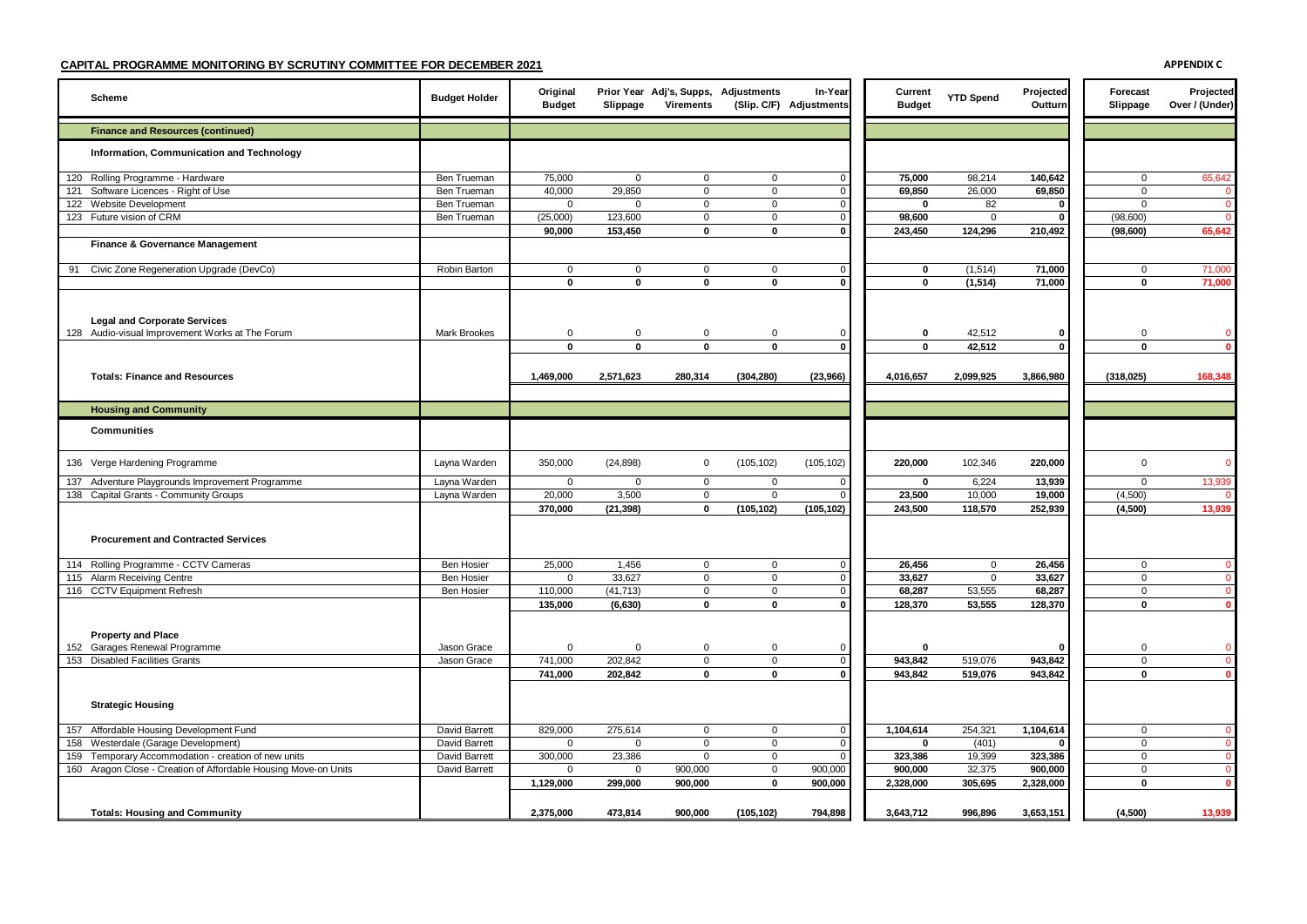| Scheme                                                 | <b>Budget Holder</b>  | Original<br><b>Budget</b> | Slippage  | Prior Year Adj's, Supps, Adjustments<br><b>Virements</b> |               | In-Year<br>(Slip. C/F) Adjustments | Current<br><b>Budget</b> | <b>YTD Spend</b> | Projected<br>Outturn | Forecast<br>Slippage | Projected<br>Over / (Under) |
|--------------------------------------------------------|-----------------------|---------------------------|-----------|----------------------------------------------------------|---------------|------------------------------------|--------------------------|------------------|----------------------|----------------------|-----------------------------|
| <b>Strategic Planning and Environment</b>              |                       |                           |           |                                                          |               |                                    |                          |                  |                      |                      |                             |
| Development Management and Planning                    |                       |                           |           |                                                          |               |                                    |                          |                  |                      |                      |                             |
| 142 Planning Software Replacement                      | <b>Philip Stanley</b> | $\mathbf 0$               | $\Omega$  | $\Omega$                                                 | 0             |                                    | $\Omega$                 | 8,020            | 8,020                | $\mathbf 0$          | 8,020                       |
| 143 3D Modelling Software for Planning                 | <b>Philip Stanley</b> | $\mathbf 0$               | 60,000    | 0                                                        | $\Omega$      |                                    | 60.000                   | 50,600           | 50,600               | $\Omega$             | (9,400)                     |
| 144 Tablets for Planning                               | <b>Philip Stanley</b> | $\mathbf 0$               | 20,000    | 0                                                        | $\Omega$      |                                    | 20.000                   | 653              | 20,000               | $\Omega$             |                             |
| <b>Environmental Services</b>                          |                       | 0                         | 80,000    | $\Omega$                                                 | $\bf{0}$      |                                    | 80,000                   | 59,273           | 78,620               | O                    | (1, 380)                    |
| 82 Wheeled Bins & Boxes for New Properties             | Craig Thorpe          | 100,000                   | $\Omega$  | 0                                                        | 0             |                                    | 100,000                  | 174,187          | 230,000              | $\Omega$             | 130,000                     |
| 83 Waste & Recycling Service Improvements              | Craig Thorpe          | 25,000                    | $\Omega$  | <sup>n</sup>                                             | $\Omega$      |                                    | 25,000                   | 23,297           | 25,000               | $\Omega$             |                             |
| 84 Resurfacing Works and Building Improvement to Depot | Craig Thorpe          | $\Omega$                  | 60,000    | $\Omega$                                                 | $\Omega$      |                                    | 60.000                   | $\mathbf 0$      | O                    | (60,000)             |                             |
| Chipperfield Common Car Park Resurfacing<br>85         | Craig Thorpe          | 200,000                   | $\Omega$  | $\Omega$                                                 | $\Omega$      |                                    | 200.000                  | $\mathbf 0$      | $\Omega$             | (200,000)            |                             |
| 86 Fleet Replacement Programme                         | Craig Thorpe          | 3,111,905                 | 901,345   | 0                                                        | (1,513,250)   | (1,513,250)                        | 2,500,000                | 1,968,543        | 2,400,000            | (100,000)            |                             |
| 87 Fleet Services Renew Plant & Equipment              | Craig Thorpe          | $\mathbf 0$               | $\Omega$  | $\Omega$                                                 | $\Omega$      |                                    | $\bf{0}$                 | (6, 397)         | $\Omega$             | $\Omega$             |                             |
| <b>Strategic Planning and Regeneration</b>             |                       | 3,436,905                 | 961.345   | n                                                        | (1,513,250)   | (1,513,250)                        | 2.885.000                | 2,159,630        | 2,655,000            | (360,000)            | 130,000                     |
| 164 Urban Park/Education Centre (Durrants Lakes)       | Chris Taylor          | $\mathbf 0$               | 134,015   | $\Omega$                                                 | (134, 015)    | (134, 015)                         | $\bf{0}$                 | $\mathbf 0$      | 5,000                | 5,000                |                             |
| 165 Maylands Business Centre                           | Chris Taylor          | $\mathbf{0}$              | $\Omega$  | $\Omega$                                                 | $\Omega$      |                                    | $\bf{0}$                 | (9,645)          | O                    | $\Omega$             |                             |
| 166 The Bury - Conversion into Museum and Gallery      | Chris Taylor          | $\mathbf 0$               | 53,150    | $\Omega$                                                 | (53, 150)     | (53, 150)                          | 0                        | 29,614           |                      | $\Omega$             |                             |
|                                                        |                       | $\bf{0}$                  | 187,165   | 0                                                        | (187, 165)    | (187, 165)                         | $\Omega$                 | 19,969           | 5,000                | 5.000                |                             |
| <b>Totals: Strategic Planning and Environment</b>      |                       | 3,436,905                 | 1,228,510 | n                                                        | (1,700,415)   | (1,700,415)                        | 2,965,000                | 2,238,871        | 2,738,620            | (355,000)            | 128,620                     |
| <b>Totals - Fund: General Fund</b>                     |                       | 7.280.905                 | 4,273,947 | 1,180,314                                                | (2, 109, 797) | (929, 483)                         | 10.625.369               | 5,335,692        | 10,258,751           | (677.525)            | 310,907                     |